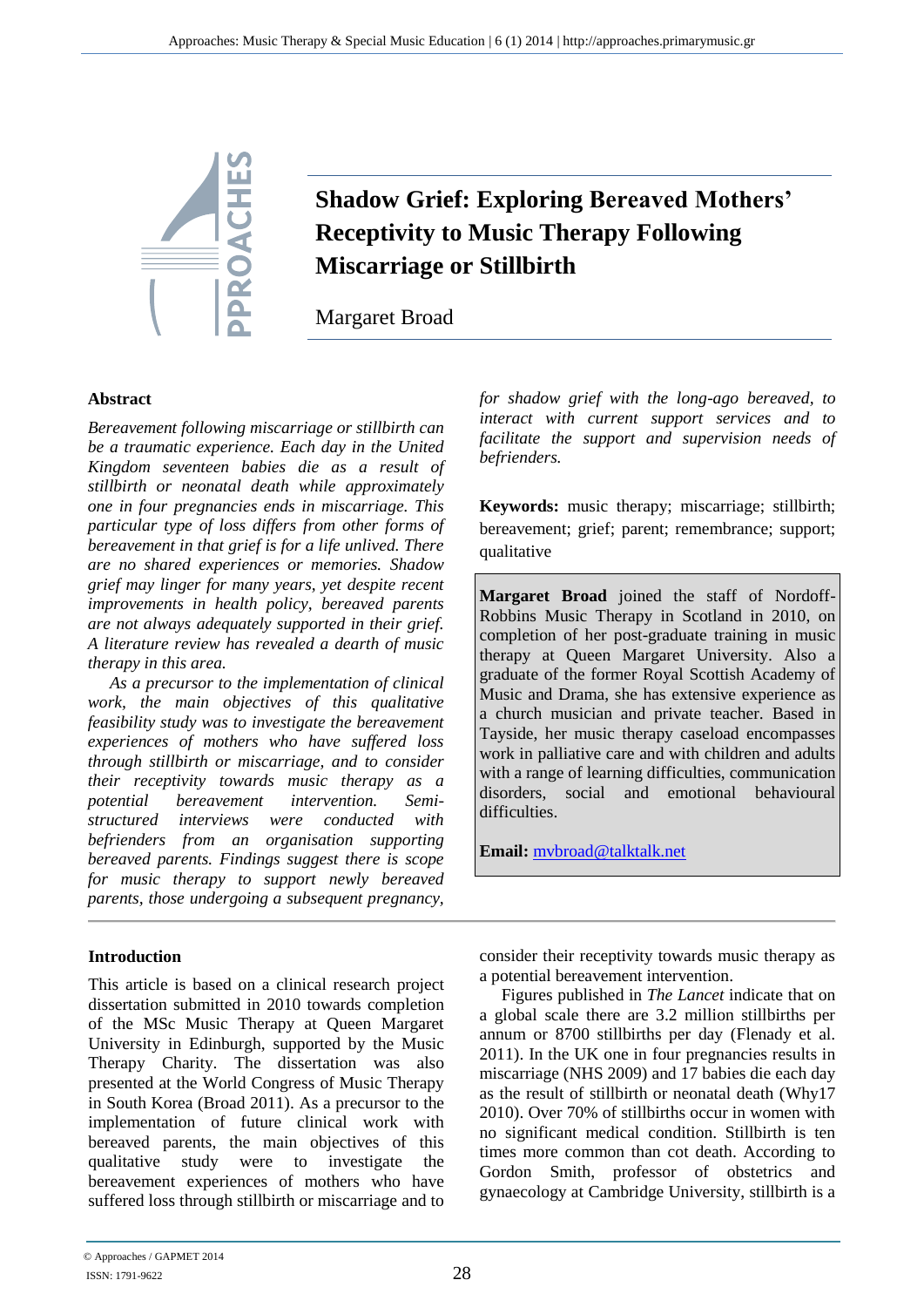forgotten problem which gets little attention and is ignored in funding for research (Smith 2011).

As Aslam (2004) points out, although we have words to describe all kinds of bereaved people such as widow, widower and orphan, even language cannot bear to contemplate the fate of a parent who has lost a child. While the manifestations of grief following miscarriage or stillbirth may follow common grief reactions (Bowlby 2005; Kűbler-Ross 2009; Parkes 1996; Worden 1991), it is important to acknowledge other issues specific to this type of bereavement. Pregnancy is normally expected to result in the birth of a healthy baby. Bereavement following miscarriage or stillbirth can be a very traumatic experience. According to the Miscarriage Association (2009) this type of bereavement creates a particular kind of loss involving grief for an unlived life and the loss of the future as the parent of the baby who has died. As Hockey (1990: 40-41) says "[a] stillborn is someone who did not exist, a nonperson with no name. It is an empty tragedy and a painful emptiness difficult to talk about [...]".

One of the key difficulties may relate to grieving without memories. According to Peppers and Knapp (1980) bereaved mothers carry the burden of grief for the rest of their lives experiencing an ongoing 'shadow grief' that stems from their desire never to forget the loss or from lack of support and understanding from others:

"Unable to find legitimate avenues of expression, the need to remember becomes paramount. The mothers believe that if they do not remember, no one else will; the memory of their child must be kept alive at all costs" (Peppers & Knapp 1980: 49).

As a result of such experiences or unmet needs, parents may need to call on support from beyond their family and friends.

#### *Support organisations*

Support for bereaved parents has increased significantly in the last three decades with the advent and development of self-help organisations such as the Miscarriage Association (2009). As a result of successful campaigning by SANDS (2009) the legal age of foetal viability was reduced in 1992 from 28 weeks to 24 weeks gestation<sup>1</sup>.

A stillborn baby is now legally recognised as an individual whose death must be registered and the baby buried or cremated.

Policy change has also led to the adoption of guidelines for professionals in supporting bereaved parents. Indeed the role of health professionals and others can be vital in confirming the reality of parenthood (Riches & Dawson 2000). Training and support are essential for staff to be able to effectively carry out their work in this very demanding area (Schott, Henley & Kohner 2007).

A search of the music therapy literature revealed there are papers relating to music therapy and maternity care (Allison 1991; Browning 2000; Chang & Chen 2004; Kaiming, Shuping & Xiaofen 1997) and many examples of music therapy as a means of bereavement support in general (Aldridge 2003; Bright 2007; Krout 2005; Lindenfelser, Grocke & McFerran 2008; O'Callaghan 2004; Smeijsters 1999). There appears however to be a gap in the literature relating to examples of music therapy work following miscarriage and stillbirth. After reading an article in the *APMT/BSMT News* (Bruce 2009) concerning the personal experiences of three music therapists on losing a baby and their struggles to cope with their grief, I realised that despite improvements in healthcare support in recent years, the loss of a baby is today still a personal tragedy for bereaved parents.

And so the focal point of and motivation for this study were conceived from personal interest in this area, having myself experienced the loss of a baby through miscarriage over twenty years ago, coupled with the discovery that there appears to be a lack of music therapy literature relating to stillbirth or miscarriage.

# **Research aims and methods**

#### *Aims*

The main objective of this research was to investigate the bereavement experiences of mothers who have suffered loss through stillbirth or miscarriage, to examine the role music played in their grief process and from their narratives to consider their receptivity towards music therapy as a potential bereavement intervention. The findings from the study may serve as a foundation for planning and implementing clinical work with bereaved parents who have experienced this type of loss.

 $\overline{a}$ 

<sup>&</sup>lt;sup>1</sup> In the UK miscarriage is defined as the loss of a pregnancy before 24 weeks gestation (NHS 2009). Stillbirth is pregnancy loss after 24 weeks gestation. Neonatal death occurs in the period from birth to 28 days (SANDS 2009).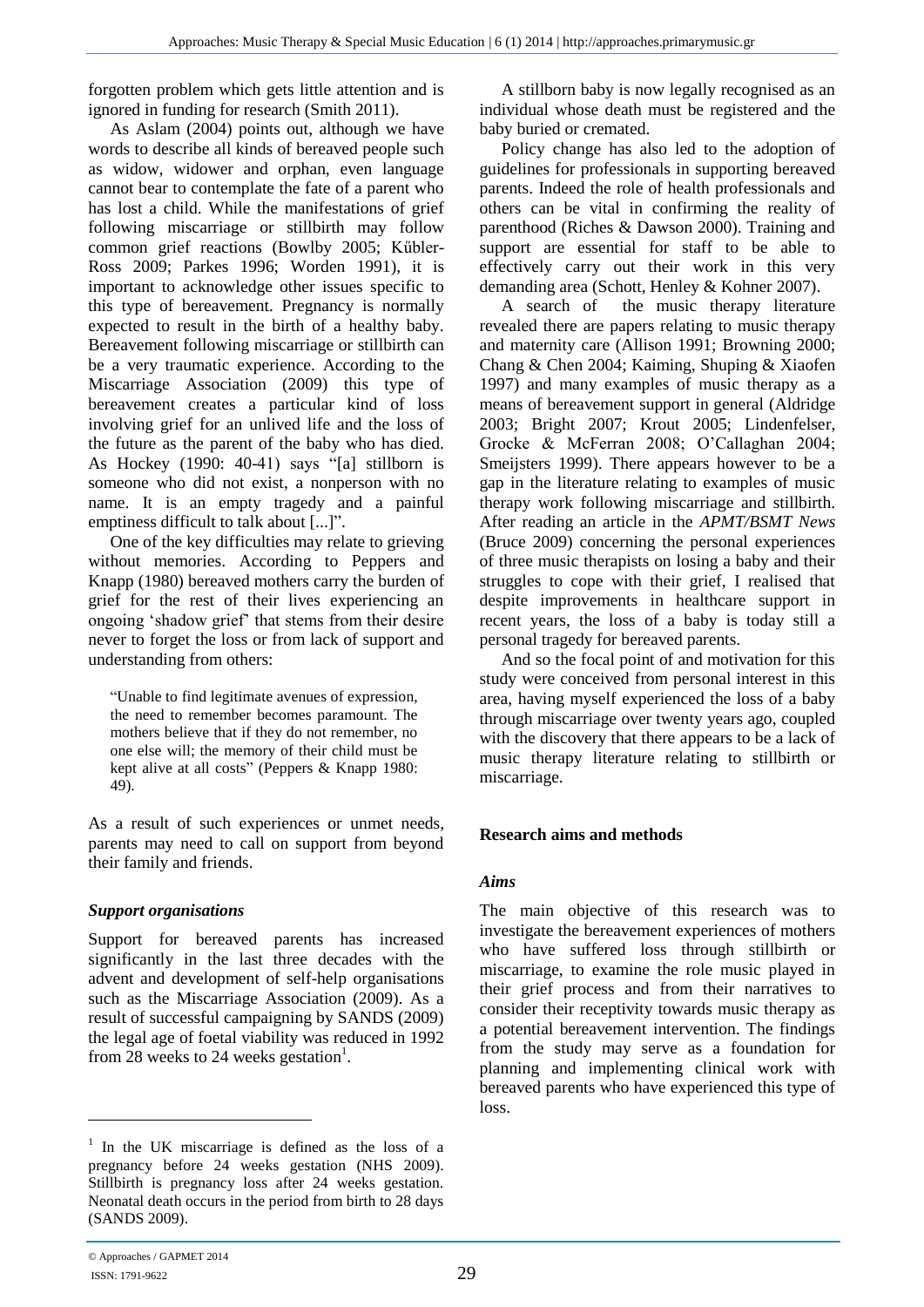# *Methodology*

Qualitative rather than quantitative exploration was chosen for this research as the emphasis was on exploring the lived experience of support workers who are bereaved parents. It may be difficult to measure the feelings and meanings associated with the birth or death of a child therefore a quantitative approach seemed less appropriate given the sensitive nature of this subject area. Qualitative studies in the area of bereavement have been carried out by Magill (2009a, 2009b), Klingler (2000), McFerran-Skewes and Erdonmez-Grocke (2000). Lauterbach (1992) investigated mothers' experience of perinatal death of a wished-for baby.

A phenomenological-orientated approach was adopted. Phenomenology is concerned with examining life experience as it is lived in order to provide deeper understanding of the experience. The theoretical perspective of phenomenology was developed by philosophers Hegel, Husserl and Heidegger (Sim & Wright 2000). Forinash (1995: 368) states "[phenomenology] is not a search for truth, but rather for meaning and relevance". It is a relational form of research concerned with unique and multifaceted human experience (Sim & Wright 2000). This makes it very suitable for investigating different grief responses. The research and the researcher are not separated (Forinash 1995). Finlay (2008: 5) notes "[the] researcher's aim is to empathise with the participant's situation and offer further prompts geared to exploring existential dimensions of that situation". Methodological approaches based on phenomenology have been employed a range of music therapists (e.g. Trondalen 2003) and in a bereavement study by Skewes (2001).

# *Sampling*

Purposive sampling (Miles & Huberman 1994; Robson 2002) was necessary as it was essential that participants met the criterion of having experienced miscarriage or stillbirth. In order to identify the feasibility of recruiting potential participants, preliminary e-mail enquiries were made via organisations supporting bereaved parents. Two organisations were approached. One declined to participate as it mainly provides telephone support and deemed it unlikely that music therapy could be incorporated within its current support network.

The second organisation indicated its interest in the study. A face to face meeting was then arranged with three representatives from the organisation. A broad outline of the study was given and opportunity provided for the representatives to ask any questions about the study and to express any concerns. This was particularly important, given the sensitive nature of this study. Detailed information about the study was then sent by email to one representative of the support organisation, who acted as contact liaison between the researcher and potential participants. Four participants were recruited who were themselves bereaved mothers and who had acted as a support worker for a miscarriage and stillbirth support group within the last five years. Participants A, B and C experienced loss as a result of stillbirth over fifteen years ago. Participant D suffered loss through stillbirth within the last five years. All participants were of white British origin.

# *Ethical considerations*

Ethical approval was granted in accordance with the Queen Margaret University ethics procedures.

This study addresses a sensitive topic area. Although the participants were themselves bereaved parents, to become befrienders they had undergone training in dealing with bereavement. For this reason re-traumatisation resulting from the research was likely to be minimal however they were provided with a resource sheet of information about organisations offering counselling and support services.

Since it was possible that difficult or sensitive issues might potentially arise for me as a result of the study, I also had access to support.

# *Interviews*

Data was generated from semi-structured interviews (see below) which were audio recorded. Individual interviews were carried out in the participant's home or in an office belonging to the support organisation. The same interview schedule was followed with each participant to increase the validity and reliability of data. As researcher I tried to be impartial to the views of participants differing from my own experience. Sim and Wright (2000) suggest rapport between researcher and participant is essential to gain insight into the participant's lived experience. In order to maximise the integrity of the study and minimise researcher bias, I kept a reflexive journal (Bruscia 1995) recording my own perspectives and acknowledging possible blind spots and biases (Aigen 1995).

Participants were asked to view two brief clips of video footage available in the public domain. The purpose of this was to identify and/or raise their awareness of music therapy and to stimulate response about the use of music as an intervention in bereavement. The first clip, specific to music therapy, was a publicity video available on the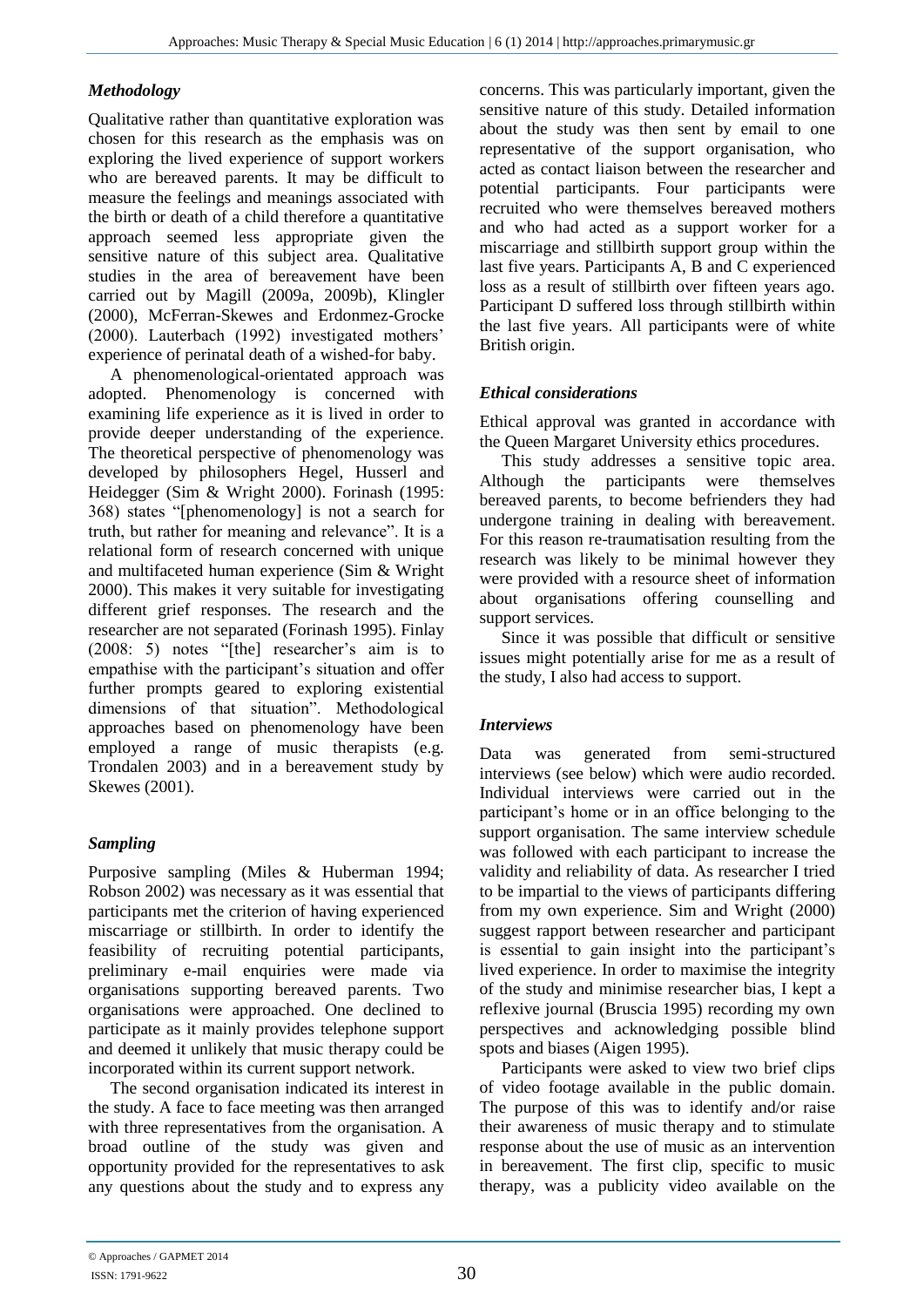Nordoff Robbins website<sup>2</sup> showing extracts of case study material. It proved difficult however to find a suitable music therapy clip relating specifically to bereavement within the public domain. The second  $\text{clip}^3$  showed a discussion with a hospital chaplain describing the sensitive use of music to match the feeling state of a bereaved mother in an approach resembling that of music therapy.

As the main focus of the study centred on Nordoff-Robbins music therapy, an outline of the Nordoff-Robbins approach was given. Using improvised music the therapist seeks to engage creatively with the client, adapting the musical experience to meet individual need, in the belief that everyone can respond to music despite illness, disability or trauma (Nordoff & Robbins 1983; Nordoff-Robbins Music Therapy in Scotland 2013; Robbins 2005). Participants were also given a book to read *Every Note Counts* (Simpson 2007) containing a range of photographic material and further background information about this approach.

Below, the interview schedule is provided. The purpose of each question is provided in italics, whereas probes and prompts are indicated in brackets.

#### **1) When and how did you become a befriender for a miscarriage and stillbirth support group?**

*Simple opening question to put participant at ease and gain insight into background and motivation for becoming a befriender.*

**2) Who attends a support group?** (couples, bereaved mothers/fathers, others?)

*Identify population attending support groups.*

**3) How soon after their bereavement do they come for support?** (weeks, months, years?)

*Identify stage of grief process.*

**4) How long do they attend?** (weeks, months, years, intermittently, continuously?)

*Gain insight into the duration and frequency of attendance at groups by bereaved parents.*

**5) Would you tell me what types of support you offer in your role as a befriender?** (verbal, listening, creating memories, other)

*Gain insight into the experience of being a befriender. Identify types of support offered.* 

#### **6) In what ways do you think these types of support help bereaved parents?**

*Identify how support may facilitate mourning process.*

**7) In a support group have you ever used music in any way to help bereaved parents?** (If yes – how? If no – are there any reasons why not?)

*Identify role of music within support groups up to the present time.*

**8) What is your personal interest in music?** (playing an instrument, singing, listening or does it not interest you?)

*Gain insight into participant's personal experience of music as this might influence his/her receptivity to music therapy as an intervention.*

#### **9) In your own personal experience of bereavement have you found music helpful in expressing difficult feelings?**

If yes – how? (listening, playing, singing; sadness, anger, frustration, loneliness?)

If no – are there any reasons why not?

*Gain insight into the participant's personal experience of music for bereavement to provide a rich source of data. Hopefully participant would feel relaxed by this point in the interview to talk about personal experience.*

**10) What do you know about music therapy?** (Have you heard of it? Do you know anyone who has had any involvement with music therapy?) [Before viewing DVD footage]

*Identify participant's current level of awareness about music therapy.*

**11) Are there any ways in which you think music therapy might help parents who have lost a baby through miscarriage or stillbirth?**

If yes – how? (expression of grief, sharing with others in a group, one-to-one support, song, instrumental playing?)

*Identify possible areas in which music therapy might act as an intervention.*

If no – for what reasons?

*Identify potential barriers to the use of music therapy as an intervention.*

**12) When do you think music therapy might be the most helpful for bereaved parents? At which stage of their grief?** (early, later, does it not matter?)

*Identify stage(s) of grief when music therapy might act as an intervention.*

 $\overline{a}$ <sup>2</sup> Video file '*An Introduction'*. Retrieved from: [www.nordoff-robbins.org.uk](http://www.nordoff-robbins.org.uk/)

<sup>3</sup> Video file *'Reverie harp story 1'*. Retrieved from: [www.youtube.com/watch?v=ejQLvtz0u\\_U](http://www.youtube.com/watch?v=ejQLvtz0u_U)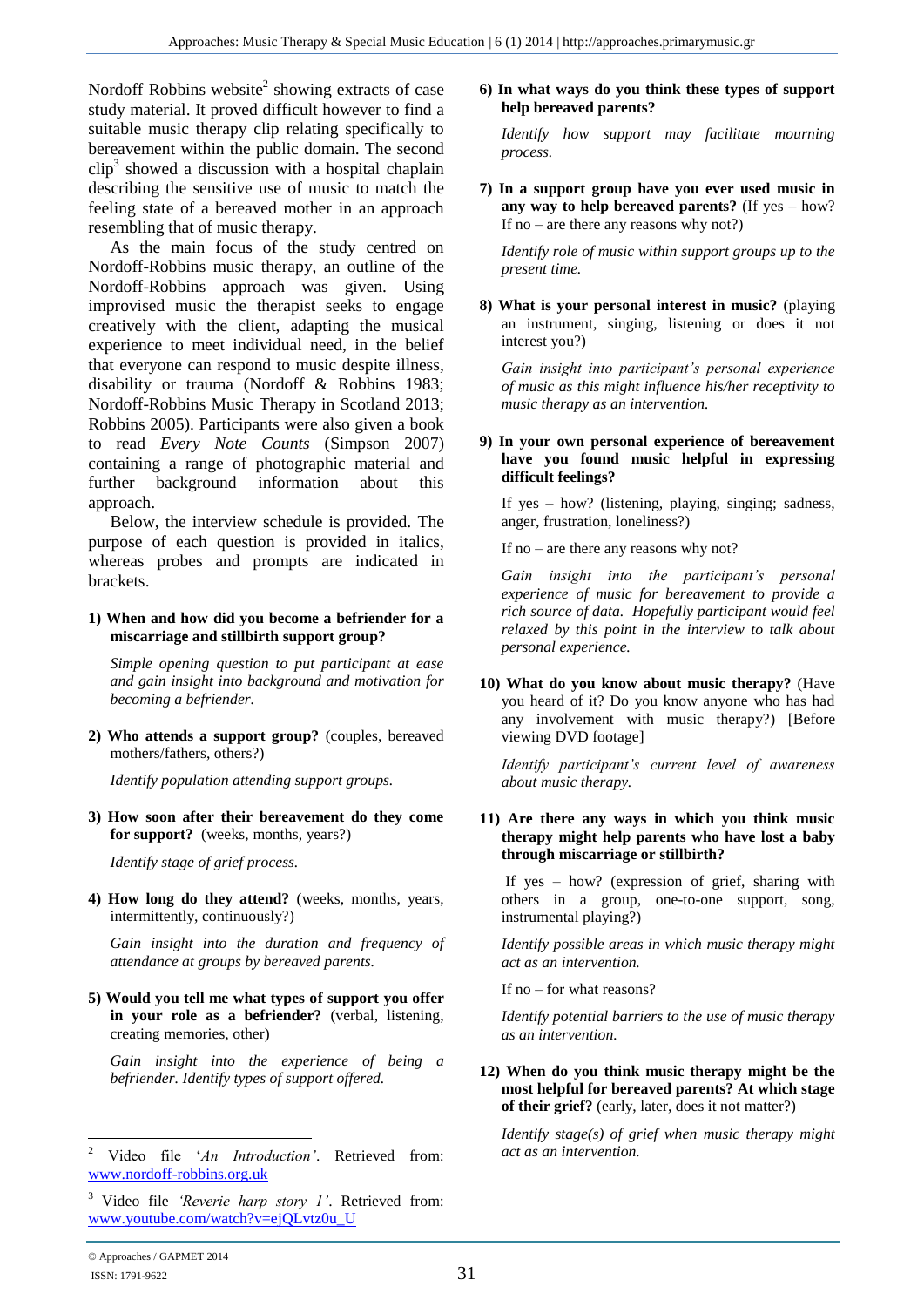#### *Content analysis*

Interviews were transcribed verbatim. Content analysis was used to organise data from interview transcripts into categories and subcategories to discern emerging themes (Aigen 1995; Miles & Huberman 1994; Simpson 2000). The categories and subcategories were coded manually. A copy of transcripts was sent to participants for verification of accuracy. Peer debriefing took place with a fellow student who acted as co-researcher to check the organisation of categories of data and emerging themes for triangulating the dependability of data.

# **Findings**

The content analysis coding split into five data categories: 1) organisational context, 2) feeling states, 3) support, 4) music, and 5) potential for music therapy.

# *1) Organisational context*

The support network holds an inclusive open door policy. Support network information is made available to bereaved parents in the hospitals by health professionals or via its website. The organisation does not approach bereaved parents directly neither does it involve itself in legal issues between parents and health services.

The policy for befriender recruitment is intended to safeguard the wellbeing of the befriender, as well as the client, in what can be a very demanding role. It is essential that prospective befrienders have worked through their own grief sufficiently to enable them to support bereaved parents. A minimum period of one year after bereavement must elapse before a bereaved parent can be eligible to train as a befriender. The role of the befriender involves collaborative working with health professionals, liaising between parents and health professionals and providing peer support to other befrienders. Each befriender expressed her motivation for taking up this role as a desire to use her own experience of loss to support other bereaved parents thereby turning a negative experience into something positive.

Regional variations in support exist within the network. Three participants are involved in meetings which take place in hospitals. The fourth works within a community centre. Meetings have an open, informal format. Specific meetings are held to support parents in subsequent pregnancy and for 'long-ago' bereaved parents experiencing shadow grief and most recently for grandparents.

Historically, support meetings have been attended mainly by bereaved mothers. In recent years more couples have begun to attend. Family members, friends or health professionals may accompany parents who feel unable to come alone.

Patterns of attendance at meetings vary considerably. Factors which influence attendance include time of year and location of meeting; parental expectation of support; initial apprehension about support meetings; parental need for support particularly around significant milestones such as the first anniversary of the baby's death. Parents who attend regularly may eventually go on to become befrienders themselves. Others attend sporadically. Some newly bereaved parents attend immediately after their loss while others do not come until the birth of a grandchild, when unresolved feeling states associated with shadow grief are triggered (Schott, Henley & Kohner 2007). Others may stop coming after the birth of a subsequent baby. With such variable patterns of attendance it is therefore not surprising that group size also varies widely, ranging from one to twenty.

# *2) Feeling states*

Within this second category the feeling states of bereaved parents were identified both generally and at particular stages of grief, including manifestations of complicated or shadow grief. Further reference will be made to this category during the discussion of the potential for music therapy.

| <b>Feeling states</b>                                                                                                                                         |                                                                                                                                                                                                                                                                                                                                     |  |  |  |  |
|---------------------------------------------------------------------------------------------------------------------------------------------------------------|-------------------------------------------------------------------------------------------------------------------------------------------------------------------------------------------------------------------------------------------------------------------------------------------------------------------------------------|--|--|--|--|
| Codes with<br>sub-codes                                                                                                                                       | <b>Transcript extract</b>                                                                                                                                                                                                                                                                                                           |  |  |  |  |
| Bereaved parent<br>feeling states:<br>- Sadness<br>- Isolation<br>- Anger<br>- Jealousy<br>- Dishelief<br>- Anxiety<br>- Fear<br>- Helplessness<br>- Yearning | Well, there's obviously a lot of<br>tears, a lot of sadness, a lot of anger.<br>Em very mixed It's quite<br>amazing the full spectrum of<br>emotions that can be around at a<br>meeting. But, but, yes, a lot of tears<br>and a lot of emotional depth and<br>they're difficult. They're very<br>draining (Participant C 5: 19-29). |  |  |  |  |
| Newly bereaved<br>parent feeling<br>state:<br>- Numbness<br>- Shock<br>- Self absorption<br>with grief                                                        | In that initial three month period<br>your emotions are so raw and real<br>and at the front of your every<br>waking thought (Participant D 27:<br>$41-44$ ).                                                                                                                                                                        |  |  |  |  |
| Bereaved parent<br>feeling states in<br>later stages of<br>grief:<br>- Laughter<br>- Comedy<br>- Joy                                                          | Sometimes actually there's<br>laughter. Especially if we've not got<br>anybody who's newly bereaved.<br>And if we've maybe got a group of<br>people that are maybe trying again<br>for another baby (Participant D 26:<br>$60-65$ ).                                                                                                |  |  |  |  |

#### **Table 1: Feeling states**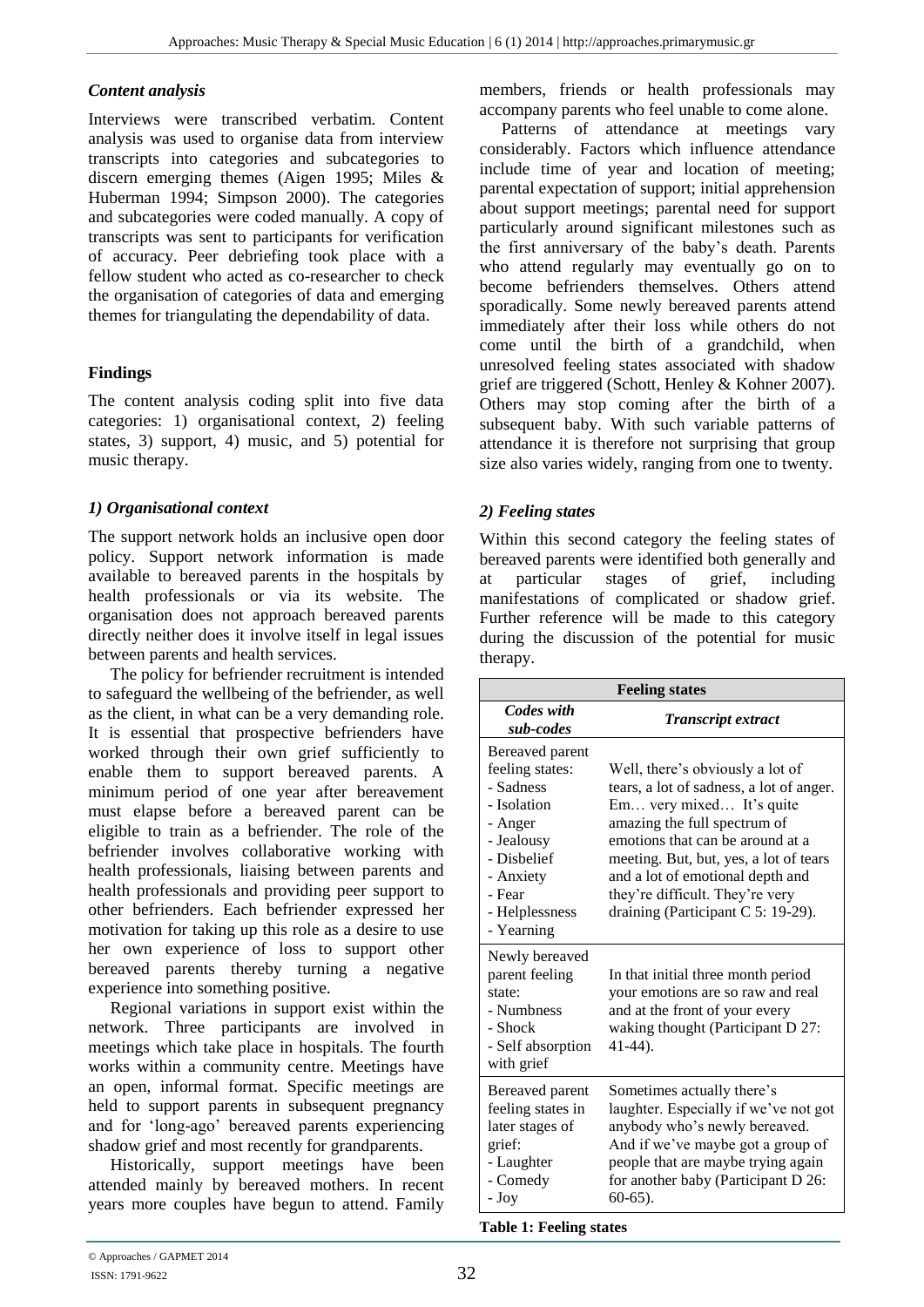#### *3) Support*

#### 3.1) Parental need for support

Four main areas of need for support were identified:

3.1.1) The need for expression of feeling states was stressed by all the befrienders.

*Sometimes you can have people that come in are very aggressive and sometimes you can have people that just want to be quiet and only want to speak when they feel ready (Participant D 26: 77-81).*

3.1.2) Need for social inclusion was particularly important with regard to acknowledgment of loss and the need to identify with others with a similar experience.

*I think they feel supported because a lot of people, up until they come along, feel that it's just them. They are on their own. Nobody else knows how, how it feels (Participant B 4: 4-7).* 

*Eh, when they come in to meet other bereaved parents they realise that there's other people going on the journey as well, be it a different journey from the one they are on. That just to know that there are other people know how they feel or can imagine how they feel, makes it a bit less lonely for them (Participant B 4: 7-11).*

3.1.3) The need for strategies to cope with the intensity of grief and for holding on to a sense of self were reported.

*I lived for that meeting every month. It was like a pressure cooker building up and then you had your meeting and you got a chance to talk and you know, you sort of simmered down again for another month (Participant C 7: 14-19)*

A strong need for narrative emerged when the most recently bereaved participant told me the 'story' of her loss in fine detail during the interview process, which took place the day before the anniversary of her loss. As Peppers and Knapp (1980) point out, the interview process itself can cause shadow grief to re-emerge.

3.1.4) The intrinsic need for remembrance was identified as the fourth main need for support.

*And even if it has been well spoken about and grief has been worked through, as it is more so nowadays, it still doesn't go away but hopefully you do, you are able to integrate it and move on. But you wouldn't ever want to forget (Participant C 4: 49-55).*

*I don't think I could have kept them out of my mind, the memories any way, whether I wanted to or not. It's just part of you. I think at the beginning I was worried I would forget. That was a fear. I think a lot of people have the fear of forgetting. But I know now, that you don't forget (Participant B 6: 82-91).*

Each befriender referred to ways in which it can be helpful to create memories for the future. (References in brackets show where findings concur with the literature review). Parents are offered memory boxes where they may store mementoes such as scan photographs, photos of the dead baby, scrapbooks, certificates of birth and hospital appointment cards (Schott, Henley & Kohner 2007). The baby's identity can be affirmed in a naming ceremony (Jenkins & Merry 2005). A funeral may help to express loss, confirm the baby's existence and give opportunity for family and others to offer sympathy. Books of remembrance, memorial services, tree planting, stories and poems published by SANDS and other organisations are ways in which parents try to come to terms with their loss (Schott, Henley & Kohner 2007). Collaboration between support organisations has resulted in October 15th being marked as International Pregnancy and Infant Loss Awareness Day when bereaved parents world-wide acknowledge their loss with events such as 'Wave of Light' services and balloon releases (Babyloss 2010). Web-pages such as the 'Forget-me-not Meadow' and 'Lights of Love Tree' (Miscarriage Association 2010) provide opportunity for bereaved parents to post on-line messages expressing their loss.

Body art, in the form of tattoos of the baby's name or footprint, was stated to be the most recent trend amongst bereaved parents in creating memories.

#### 3.2) Facilitation of support

Current facilitation of support by befrienders is mainly through talking, listening and offering practical advice. The befrienders stated that parents find benefit from relationships formed within the support groups and from the acceptability of being able to acknowledge their feeling states openly and honestly with others. Support groups can be a bereavement lifeline particularly for parents lacking adequate support from family and friends.

The befrienders all spoke of their anxiety about gauging the level of support to meet the needs of bereaved parents, particularly with regard to individual needs within the group framework (Hindmarch 1993).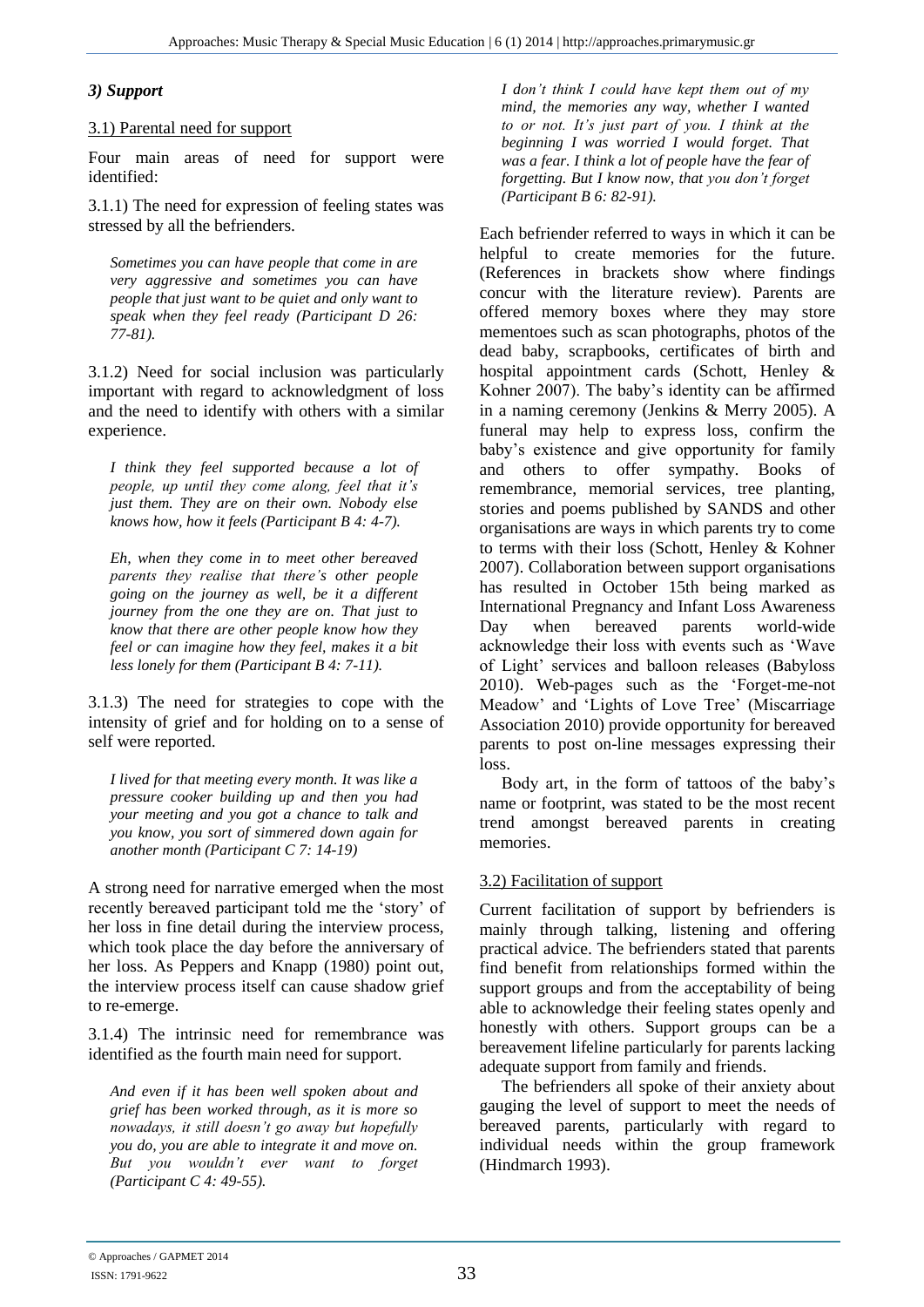*Sometimes you can get the anger and we've got to be careful cos people are allowed to feel angry but we've got to be then careful that it doesn't spill over to everybody else in the group cos people are at different stages of grieving (Participant D 26: 52-57).*

One befriender is able to refer parents to a bereavement counsellor who works in tandem with that particular support group. The counsellor also acts in a supervisory capacity supporting the befrienders within that group. This facility appeared to vary regionally within the organisation.

Findings relating to perspectives on befriending were not covered in the earlier literature review. This may warrant more detailed examination with particular regard to the potential for music therapy to facilitate befriender support and supervision needs.

# 3.3) Support inhibitors

Many of the support inhibitors identified tie in with previous findings. In terms of cultural differences, it was interesting to note that of those bereaved parents who attend meetings, there are very few from different ethnic backgrounds. It was suggested that they perhaps find support from within their own families and communities.

| <b>Support inhibitors</b>                             |                                                                                                                                                                                                                                                                                                                                                                                                     |  |  |  |
|-------------------------------------------------------|-----------------------------------------------------------------------------------------------------------------------------------------------------------------------------------------------------------------------------------------------------------------------------------------------------------------------------------------------------------------------------------------------------|--|--|--|
| Code                                                  | <b>Transcript extract</b>                                                                                                                                                                                                                                                                                                                                                                           |  |  |  |
| Gender<br>differences in<br>grieving                  | In a way he never, my husband<br>wouldn't bring the subject up. But<br>whether it's a man thing, he never<br>felt the need to talk about it. Or<br>whether he couldn't. I don't know.<br>Maybe he couldn't talk about it and<br>that was mainly the reason why I<br>went to the (organisation) group,<br>was because there was no one else<br>that I could speak to (Participant B<br>$8: 33-41$ ). |  |  |  |
| Cultural<br>differences in<br>grieving                | We don't often get a lot of ethnic<br>communities coming. We've got<br>quite large pockets of ethnic<br>communities in (city). And we often<br>wonder why that is and should we be<br>doing more about it? So really I<br>don't know whether it's a cultural<br>thing that they want to keep it<br>private or what (Participant D 15:<br>88-95).                                                    |  |  |  |
| Social<br>restriction on<br>timescale for<br>grieving | But I think the biggest thing for them<br>is that they know that it's the one<br>place that they can come, talk about<br>their baby and nobody is going to<br>think "Well why are you still talking<br>about that?" after a certain time<br>span (Participant A 5: 8-12).                                                                                                                           |  |  |  |

|  | Family<br>restraints on<br>expression of<br>grief                        | It's also a place that they can offload<br>anything that has upset them or<br>made them angry, that people have<br>said - and it's usually close family -<br>and you know. They are maybe not<br>able to express that within their<br>family (Participant A 5: 12-17).                                                                                                                                                                                 |  |
|--|--------------------------------------------------------------------------|--------------------------------------------------------------------------------------------------------------------------------------------------------------------------------------------------------------------------------------------------------------------------------------------------------------------------------------------------------------------------------------------------------------------------------------------------------|--|
|  | Lack of social<br>awareness and<br>acknowledge<br>ment of<br>bereavement | People still perceive it, especially if<br>the baby is a stillborn baby, it hasn't<br>lived in this world and that it's really<br>not worth remembering. And it's<br>easy for other people to forget that<br>that was a person and part of that<br>family unit. Em, so I think that's<br>probably a really big issue for a lot<br>of families and a lot of parents                                                                                     |  |
|  |                                                                          | (Participant A 6: 60-66).<br>I think it's quite isolating the death<br>of a baby that no one else knows<br>(Participant B 16: 191-2).                                                                                                                                                                                                                                                                                                                  |  |
|  | Dilemma for<br>parents in<br>acknowledging<br>bereavement                | And there's also the dilemma for<br>where it's their first baby for parents<br>when they're asked by Joe Public<br>"Oh do you have any children?"<br>They're in a dilemma as to whether<br>they say "Well yes I have but my<br>baby died" or "Well, no" and then<br>they are denying it themselves that<br>this happened (Participant A 6: 67-<br>73).                                                                                                 |  |
|  | Unresolved<br>grief in<br>subsequent<br>pregnancy                        | And often people do get pregnant<br>again within three months. I mean it<br>can happen very quickly because<br>there's just a huge urge to be<br>pregnant again. Then the subsequent<br>baby is due round about the first<br>anniversary of the baby's death so<br>that obviously is very difficult. And<br>we have had people actually let out<br>of the maternity hospital to go to the<br>grave on a first anniversary<br>(Participant C 7: 41-52). |  |

**Table 2: Support inhibitors**

# *4) Music*

Music was regarded by all the befrienders as being of utmost value in their remembrance services, which take place annually or bi-annually. The measure of need for this type of support is indicated by the large volume of parents and family and friends attending these collective opportunities for remembrance (over 1000 people). All four befrienders described the care with which music is consciously chosen to relate to alternating themes and to underpin symbolic gestures within the service. Reference was made to active song-writing by a bereaved parent. Musical contributions provided by external groups and choirs are highly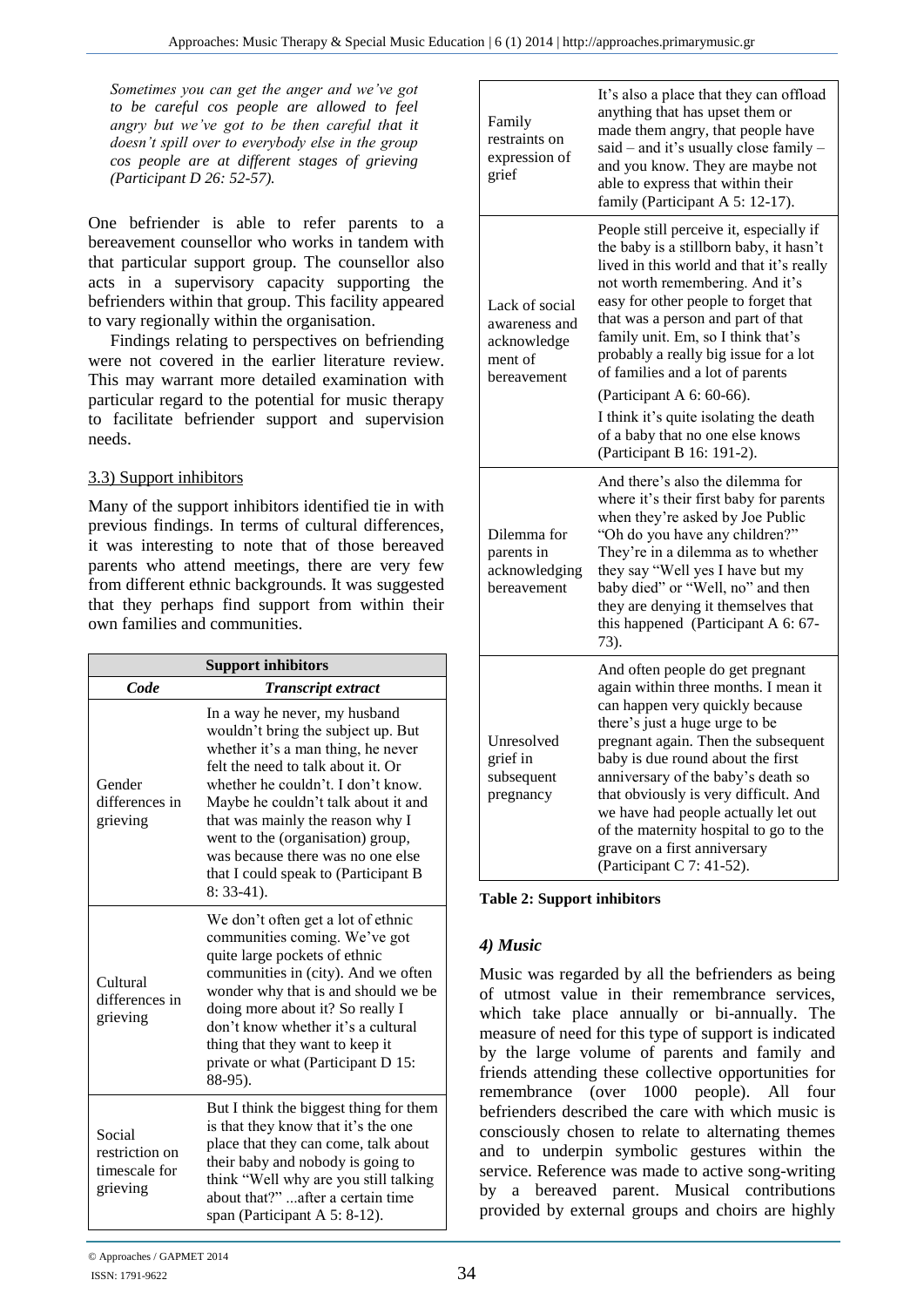valued by bereaved parents and befrienders alike. It is interesting to note the passive appreciation of music in this context. Although none of the befrienders described themselves as being particularly musical, they nevertheless seemed to find a sense of musical identity via family members. No one spoke of active music making to assist their own mourning other than listening.

A recurring theme was the need for musical flexibility in services to meet parental need:

*I think our music changes throughout the service as well because we always go out on something that's kind of powerful and uplifting for them leaving the service. Whereas when they come in it's very quiet and subdued (Participant A 13: 27-32).*

*We sometimes ask parents for music that really means a lot to them. You know, a favourite song or a favourite track and we've played that at these services and it can be really, really moving (Participant C 3: 11-15).*

Music was seen as a key to unlocking suppressed grief, as a unique avenue for expression of feelings and a means of bringing hope for the future with song lyrics being important for remembrance and expression of feelings.

Music listening was important and beneficial during the befrienders' own bereavement. Contrasting opinions emerged about the conscious and unconscious choice of music listening. One person consciously listened to particular songs to evoke tears. Another was uncertain in hindsight whether this was an un/conscious decision. This area of un/conscious song recall may warrant further research.

Music does not currently play a part in support meetings but participation in the study stimulated reflection of the potential to introduce background music to enhance their ethos of creating a comforting meeting environment.

# *5) Potential for music therapy*

# 5.1 Receptivity of befrienders

The befrienders expressed their lack of awareness about music therapy and its availability. This may reflect the gap in music therapy literature relating to this population. With regard to her own bereavement, one participant said:

*If there was another channel in which they could have said – 'Look, there's some music therapy open to you here' - I absolutely would have taken it but there wasn't (Participant D 23: 20-24).* 

All four were receptive to the concept of music therapy as a support intervention to assist bereaved parents. Due to their lack of knowledge, none were sure how to implement music therapy with bereaved parents. One in particular was apprehensive of the new concept:

*I don't know what I would have done if I was confronted with maybe someone wanting me to take part in music therapy. But never having experienced music therapy I don't know if whether maybe that would have been a good thing. I don't know. It's probably something I that I don't really know enough about it to say (Participant B 12: 19-27).*

Anxiety about music therapy was possibly congruent with her perception of her own musicality and with befriender anxiety in general about gauging the level of support.

#### 5.2 Potential strategies for implementing music therapy

Befrienders suggested that music therapy might be potentially beneficial for bereaved parents as a nonverbal intervention for grief, to open up channels of communication, to match the intensity of grief and for empathic attunement.

Suggestions were made for music therapy to potentially collaborate with counselling, to interact with current support services and for referral by midwives in the hospitals.

CDs of remembrance services are made available for bereaved parents. In line with this, one person thought a DVD/CD might be a useful tool to introduce newly bereaved parents to the concept of music therapy. It was suggested that group music therapy sessions might be initiated with bereaved parents who have attended support meetings for some time. All the befrienders felt that this should be offered as an optional addition to their regular support meetings. Individual rather than group sessions would be essential for newly bereaved parents. Drumming was suggested by participants as a potential outlet for anger in music therapy sessions with bereaved parents.

# 5.3 Music therapy and stage of grief

Befrienders envisaged potential benefits from music therapy at all stages of grief but the recurring theme was the necessity for music to attune sensitively to the differing needs of parents during those various stages:

*I think it just depends on the individual. I think, you know, it's like grief is different for every individual and how they react it's different. …and I think it would mean different things at different times as well (Participant A 13: 7-11).*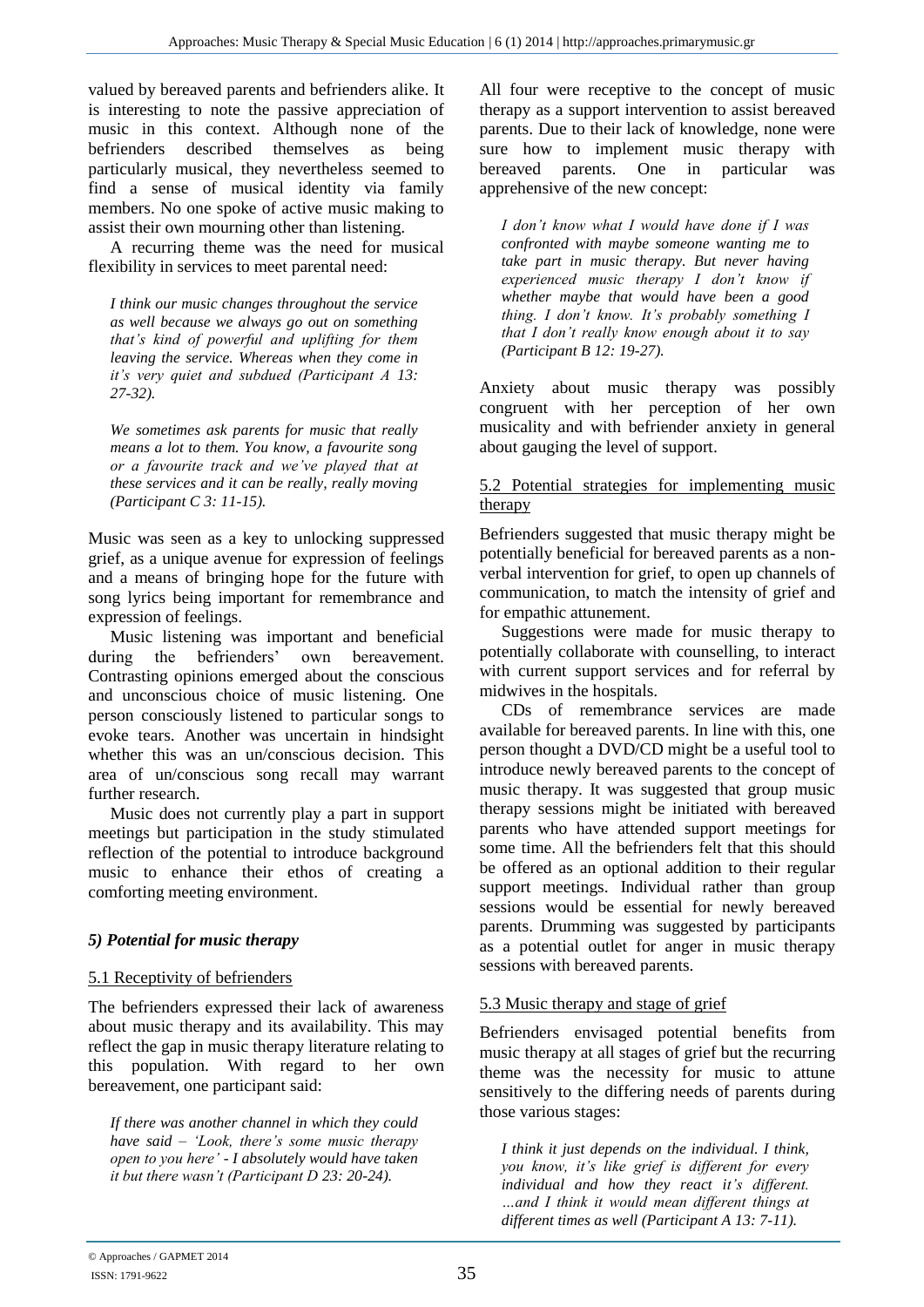In response to the video clips, one befriender reflected most carefully about the potential for music therapy as an intervention with the newly bereaved. Again this would tie in with their need to gauge the level of support. From the examples in the video clips the participants envisaged that music therapy may be potentially beneficial for reduction of anxiety and relaxation in subsequent pregnancy. In the later stages of grief it was considered to be appropriate to support parents trying to conceive another baby and for shadow grief.

| Music therapy and stage of grief |                                                 |                                   |  |  |
|----------------------------------|-------------------------------------------------|-----------------------------------|--|--|
| Stage of                         | Feeling                                         | <b>Potential for</b>              |  |  |
| grief                            | state                                           | music therapy                     |  |  |
|                                  | <b>Numbness</b>                                 | For comfort                       |  |  |
| Newly                            | Shock                                           | To trigger emotion                |  |  |
| bereaved                         | Self                                            | To offer sensitive                |  |  |
|                                  | absorption                                      | support without                   |  |  |
|                                  | with grief                                      | words                             |  |  |
|                                  | Anxious                                         |                                   |  |  |
| Subsequent                       | preoccupation                                   | For relaxation                    |  |  |
| pregnancy                        | <b>Stress</b>                                   | To induce calmness                |  |  |
|                                  | Guilt                                           |                                   |  |  |
|                                  | Laughter                                        | To support parents                |  |  |
| Later stages<br>of grief         | Comedy                                          | trying to conceive                |  |  |
|                                  | Joy                                             | another baby                      |  |  |
| Shadow<br>grief                  | Re-emergence<br>of unresolved<br>feeling states | To open a channel<br>for grieving |  |  |

**Table 3: Music therapy and stage of grief**

# **Reflections and conclusions**

This was a small scale study. In future research a larger sample might be selected from a wider geographical area and from several support organisations. Participants were made aware of the study but it was left to them to make direct contact with me. Because of this, it was not possible to select participants as purposefully as intended therefore this sample is representative of parents who have experienced loss through stillbirth but not through miscarriage. Nevertheless despite these limitations, this preliminary study offers insights which may serve as a foundation for planning and implementing a pilot study of music therapy clinical work with this population. It may also serve as a means of providing evidence to assist in attracting funding for such a pilot study.

A possible way forward to introduce music therapy would be to offer taster sessions for befrienders with the rationale that experiencing music therapy themselves might inform them about music therapy and allay any anxiety about gauging

the level of support to meet the needs of bereaved parents. Parents might subsequently be offered taster workshops with follow-up sessions on a timelimited basis.

Given the variable patterns of attendance at support meetings, consideration needs to be given to the format of music therapy sessions, whether these would be open/closed sessions; individual/group work; for couples or for specific stages of grief. The findings suggest there is potential to implement music therapy particularly with newly bereaved parents, those undergoing a subsequent pregnancy or for shadow grief with the long-ago bereaved. The recurring theme is the need for sensitive facilitation of support at each stage of grief. Patterns of attendance in support groups might also indicate that bereaved parents, who feel apprehensive about attending on their own, may wish to be accompanied in music therapy by family, friends or health professionals.

Future studies might examine the effects of specific music therapeutic strategies such as drumming, song-writing, listening and improvisation on the conscious and unconscious mourning processes of this population. Further research might also consider the relationship between music therapy and gender differences in grieving, grandparents' grief and bereavement within multicultural groups.

One participant experienced post-traumatic stress disorder as a result of stillbirth. In subsequent pregnancy approximately 20% of mothers experience PTSD related to the stillbirth experience (Hughes & Cockburn 2007). As music therapy has assisted PTSD in other areas (Bensimon, Amir & Wolf 2008), further investigation may be warranted with bereaved parents. Fostering collaborative working with health professionals may assist the mourning of this population. Changes in professional practice might allow the distribution of information leaflets about music therapy to bereaved parents by health professionals, particularly by midwives in hospitals.

As the music therapy profession seeks to embrace new areas of clinical work, the challenge to the profession is there to take up this highly sensitive area of bereavement. Is it not time for music therapy to acknowledge and support this forgotten area?

# **References**

Aigen, K. (1995). Principles of Qualitative Research. In B. Wheeler (Ed.), *Music Therapy Research: Quantitative and Qualitative Perspectives* (pp. 283-311). Phoenixville, PA: Barcelona.

Aldridge, D. (2003). Music therapy references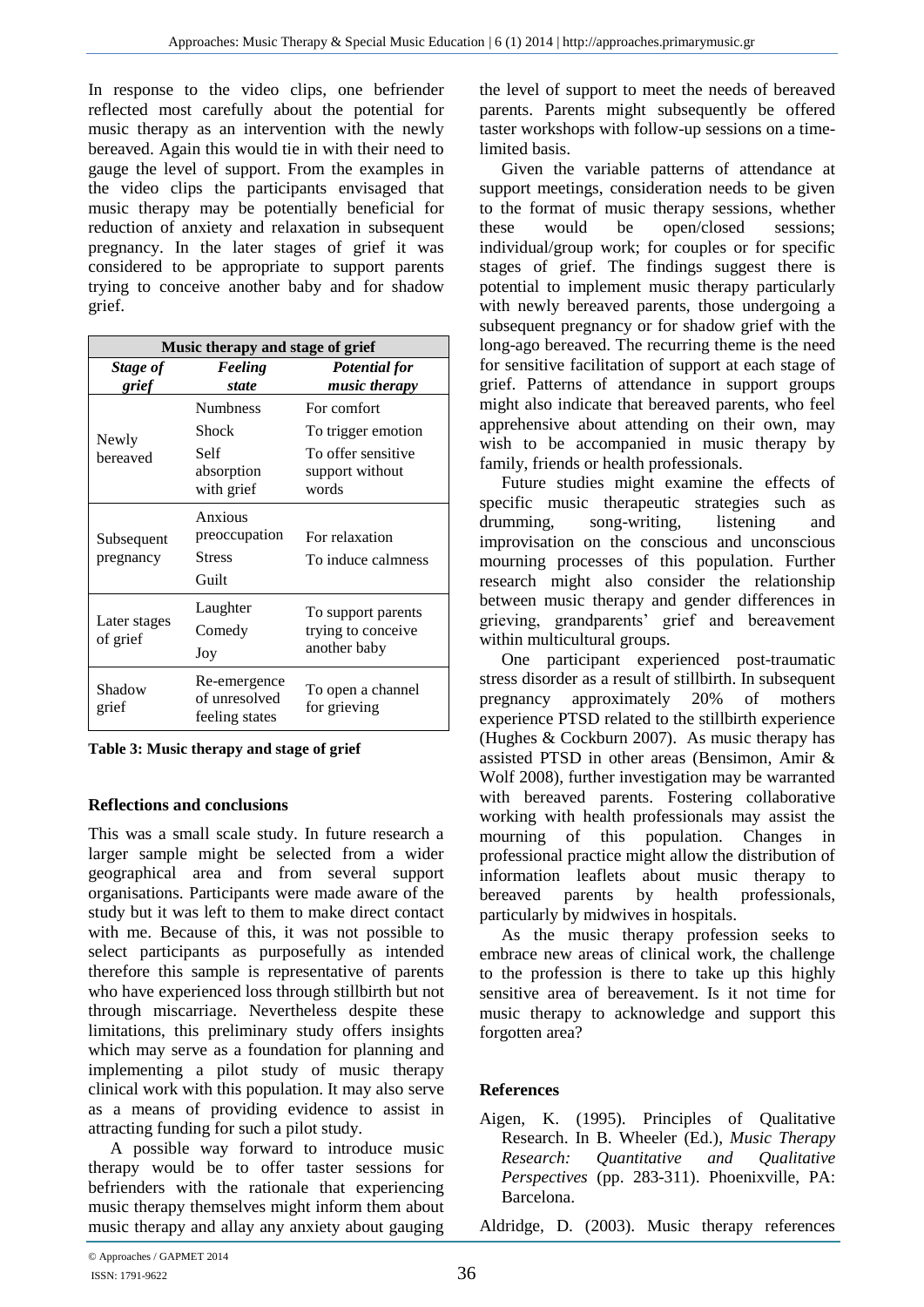relating to cancer and palliative care. *British Journal of Music Therapy*, *17*(1), 17-25.

- Allison, D. (1991). Music Therapy at Childbirth. In K. E. Bruscia (Ed.), *Case Studies in Music Therapy* (pp. 529-546). Gilsum, NH: Barcelona.
- Aslam, N. (2004). *Maps for Lost Lovers.* London: Faber and Faber Ltd.
- Babyloss (2010). *Baby loss awareness campaign*. Retrieved from [www.babyloss](http://www.babyloss-awareness.org/events.htm)[awareness.org/events.htm](http://www.babyloss-awareness.org/events.htm)
- Bensimon, M., Amir, D., & Wolf, Y. (2008). Drumming through trauma: Music therapy with post-traumatic soldiers. *The Arts in Psychotherapy, 35*(1), 34-48.
- Bowlby, J. (2005). *The Making and Breaking of Affectional Bonds.* Abingdon: Routledge Classics.
- Bright, R. (2007). Music therapy, death and grief. *Nordic Journal of Music Therapy, 16*(2), 179- 80.
- Broad, M. (2011). Shadow grief: How might music therapy assist bereavement following miscarriage or still birth? *Music Therapy Today 9*(1), 78-79. Retrieved from [www.musictherapytoday.wfmt.info](http://www.musictherapytoday.wfmt.info/)
- Browning, C. A. (2000). Using music during childbirth. *Birth: Issues in Perinatal Care, 27*(4), 272-276.
- Bruce, A. (Ed.). (2009). The tonic: Members questions answered. *BSMT News, 1,* 10.
- Bruscia, K. (1995). The Process of Doing Qualitative Research: Part III: The Human Side. In B. Wheeler (Ed.), *Music Therapy Research: Quantitative and Qualitative Perspectives* (pp. 429-443). Phoenixville, PA: Barcelona.
- Chang, S., & Chen, C. (2004). The application of music therapy in maternity nursing. *Journal of Nursing, 51*(5), 61-66.
- Finlay, L. (2008). *Introducing phenomenological research*. Retrieved from [www.lindafinlay.co.uk/publications.htm.](http://www.lindafinlay.co.uk/publications.htm)
- Flenady, V., Koopmans, L., Middleton, P., Frøen, J. F., Smith, G.C., Gibbons, K., Coory, M., Gordon, A., Ellwood, D., McIntyre, H. D., Fretts, R., & Ezzati, M. (2011). Major risk factors for stillbirth in high-income countries: A systematic review and meta-analysis. *The Lancet, 377,* 1331-1340.
- Forinash, M. (1995). Phenomenological Research. In B. Wheeler (Ed.), *Music Therapy Research: Quantitative and Qualitative Perspectives* (pp. 367-387)*.* Phoenixville, PA: Barcelona.
- Hindmarch, C. (1993). *On the Death of a Child*. Oxford: Radcliffe Medical Press Ltd.
- Hockey, J. L. (1990). *Experiences of Death: An Anthropological Account*. Edinburgh: Edinburgh University Press.
- Hughes, P., & Cockburn, J. (2007). The Next Pregnancy after Stillbirth. In J. Cockburn & M. E. Pawson (Eds.), *Psychological Challenges in Obstetrics and Gynaecology: The Clinical Management* (pp. 193-208). New York: Springer Science and Business Media.
- Jenkins, C., & Merry, J. (2005). *Relative grief.* London: Jessica Kingsley.
- Kaiming, Z., Shuping, D., & Xiaofen, Y. (1997). Use of music in nursing care of induced abortion. *Shanxi Nursing Journal, 11*(4), 159- 60.
- Klingler, J. C. (2000). Relation of adaptation, life meaning and belief in god in central and southern appalachian culture in response to the unexpected and violent death of a child. *Dissertation Abstracts International, 60*(8B), 4230.
- Krout, R. E. (2005). Applications of music therapist-composed songs in creating participant connections and facilitating goals and rituals during one-time bereavement support groups and programs. *Music Therapy Perspectives*, *23*(2), 118-128.
- Kübler-Ross, E. (2009). *On Death and Dying (4th Edition)*. Abingdon: Routledge.
- Lauterbach, S. S. (1992). In another world: A phenomenological perspective and discovery of meaning in mothers' experience of death of a wished-for baby. *Dissertation Abstracts International, 53*(6B), 2786-2787.
- Lindenfelser, K. J., Grocke, D., & McFerran, K. (2008). Bereaved parents' experiences of music therapy with their terminally ill child. *Journal of Music Therapy*, *45*(3), 330-348.
- Magill, L. (2009a). The meaning of the music: The role of music in palliative care music therapy as perceived by bereaved caregivers of advanced cancer patients. *American Journal of Hospice & Palliative Medicine, 26*(1), 33-39.
- Magill, L. (2009b). Caregiver empowerment and music therapy: Through the eyes of bereaved caregivers of advanced cancer patients. *Journal of Palliative Care, 25*(1), 68-75.
- McFerran-Skewes, K., & Erdonmez-Grocke, D. (2000). Group music therapy for young bereaved teenagers. *European Journal of Palliative Care, 7*(6), 227-229.